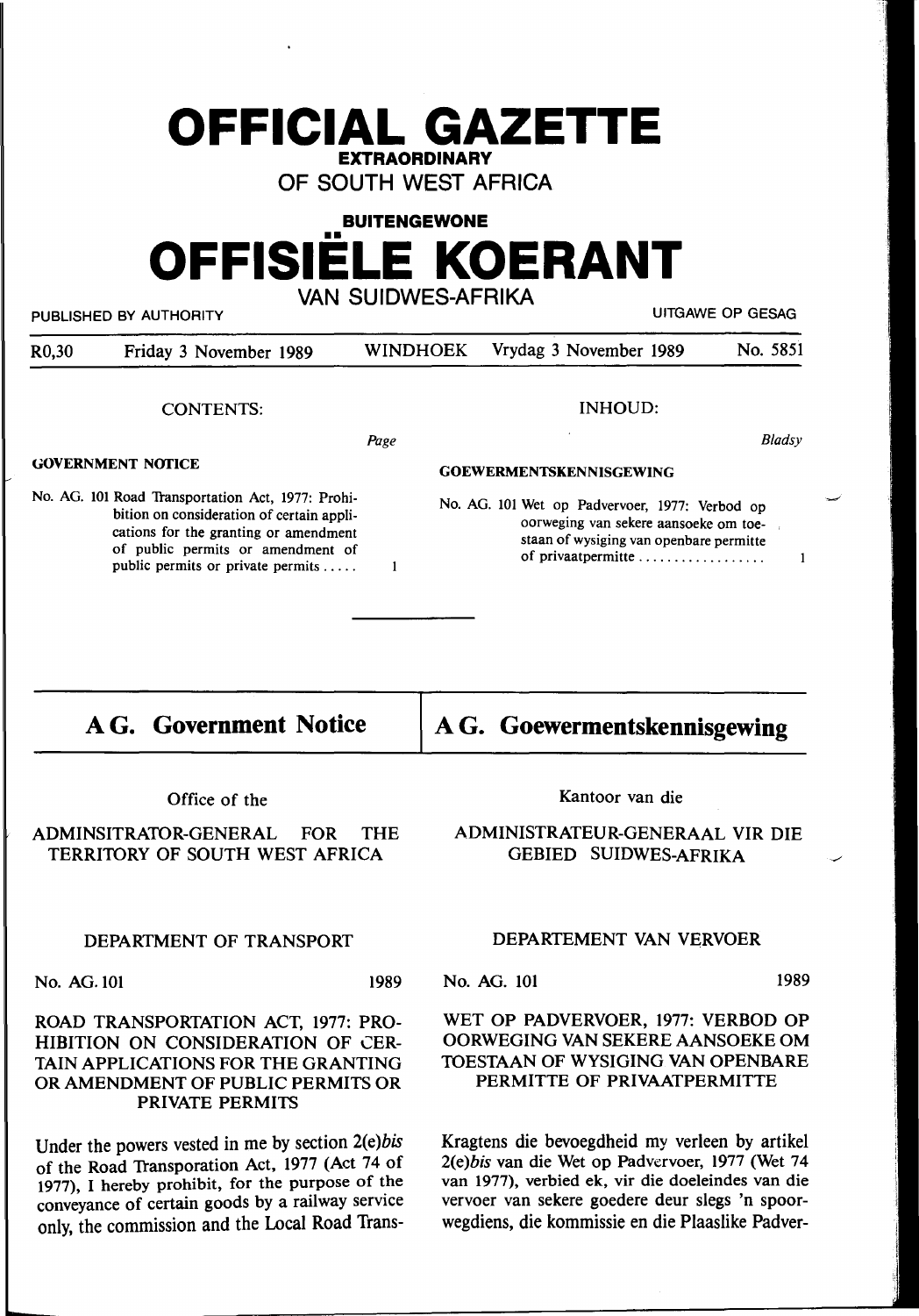portation Board, Windhoek, from considering, notwithstanding anything to the contrary contained in the Act, any application for the granting or amendment (excluding an amendment so as to authorize the permanent replacement of a motor vehicle under that Act) of a public permit or private permit for the conveyance of goods specified in Schedule 1, between the places specified in Schedule 2.

L.A. Pienaar

Adminstrator-General Windhoek, 30 October 1989

#### SCHEDULE 1

#### GOODS IN RESPECT OF WHICH APPLICA-TIONS FOR PERMITS SHALL NOT BE CON-SIDERED

- l. Ores and minerals, including mineral concentrates.
- 2. Cement.
- 3. Lime.
- 4. Animal fodder (excluding animal fodder in hay form or animal fodder manufactured in the Territory), animal supplement feeds and animal licks.
- 5. Maize not produced in the Territory and maize products, including mealie meal.
- 6. Fish meal.
- 7. A petroleum product, as defined in section 1 of the Petroleum Products Act, 1977 (Act 120 of 1977), excluding liquid petroleum gas.
- 8. Sugar.
- 9. Metal ingots.
- 10. A grouped hazardous substance, as defined in section 1 of the Hazardous Substances Ordinance, 1974 (Ordinance 14 of 1974).
- 11. Worked and unworked steel, including steel sheets (galvanized or ungalvanized), angle iron, channel iron, sheet iron, I-beam, round bars, steel tubing and steel mesh.
- 12. Wood, unworked or worked or processed or unprocessed, excluding chopped or sawn firewood.
- 13. An explosive or blasting material, as defined in section 1 of the Explosives Act, 1956 (Act 26 of 1956).

voerraad, Windhoek, hierby om, ondanks andersluidende bepalings van daardie Wet, enige aansoek om die toestaan of wysiging (uitgesonderd 'n wysiging ten einde die permanente vervanging van 'n motorvoertuig kragtens daardie Wet, te magtig) van 'n openbare permit of privaatpermit te oorweeg vir die vervoer van goedere in Bylae 1 vermeld, tussen die plekke in Bylae 2 vermeld.

L.A. Pienaar

Administrateur-generaal Windhoek, 30 Oktober 1989

#### **BYLAE** 1

#### GOEDERE TEN OPSIGTE **WAARVAN AAN-SOEKE OM PERMITTE NIE OORWEEG MAG WORD NIE**

- 1. Ertse en minerale, met inbegrip van mineraalkonsentrate.
- 2. Sement.
- 3. **Kalk.**
- 4. Veevoer (uitgesonderd veevoer in hooivorm of veevoer in die Gebied vervaardig), veebyvoere en veelekke.
- 5. Mielies wat nie in die Gebied geproduseer is nie en mielieprodukte, met inbegrip van mieliemeel.
- 6. Vismeel.
- 7. 'n Petroleumproduk, soos in artikel 1 van die Wet op Petroleumprodukte, 1977 (Wet 120 van 1977), omskryf, uitgesonderd vloeibare petroleumgas.
- 8. Suiker.
- 9. Metaalgietblokke.
- 10. 'n Gegroepeerde gevaarhoudende stof, soos in artikel 1 van die Ordonnansie op Gevaarhoudende Stowwe, 1974 (Ordonnansie 14 van 1974), omskryf.
- 11. Bewerkte en onbewerkte staal, met inbegrip van plaatstaal (gegalvaniseerd of ongegalvaniseerd), hoekyster, kanaalyster, plaatyster, 1 balk, ronde-yster, buisstaal en staalmaas.
- 12. Hout, onbewerk of bewerk of behandel of onbehandel, uitgesonderd gekapte of gesaagde vuurmaakhout.
- 13. 'n Ontplofbare stof of springstof, soos in artikel 1 van die Wet op Ontplofbare **Stowwe,**  1956 (Wet 26 van 1956), omskryf.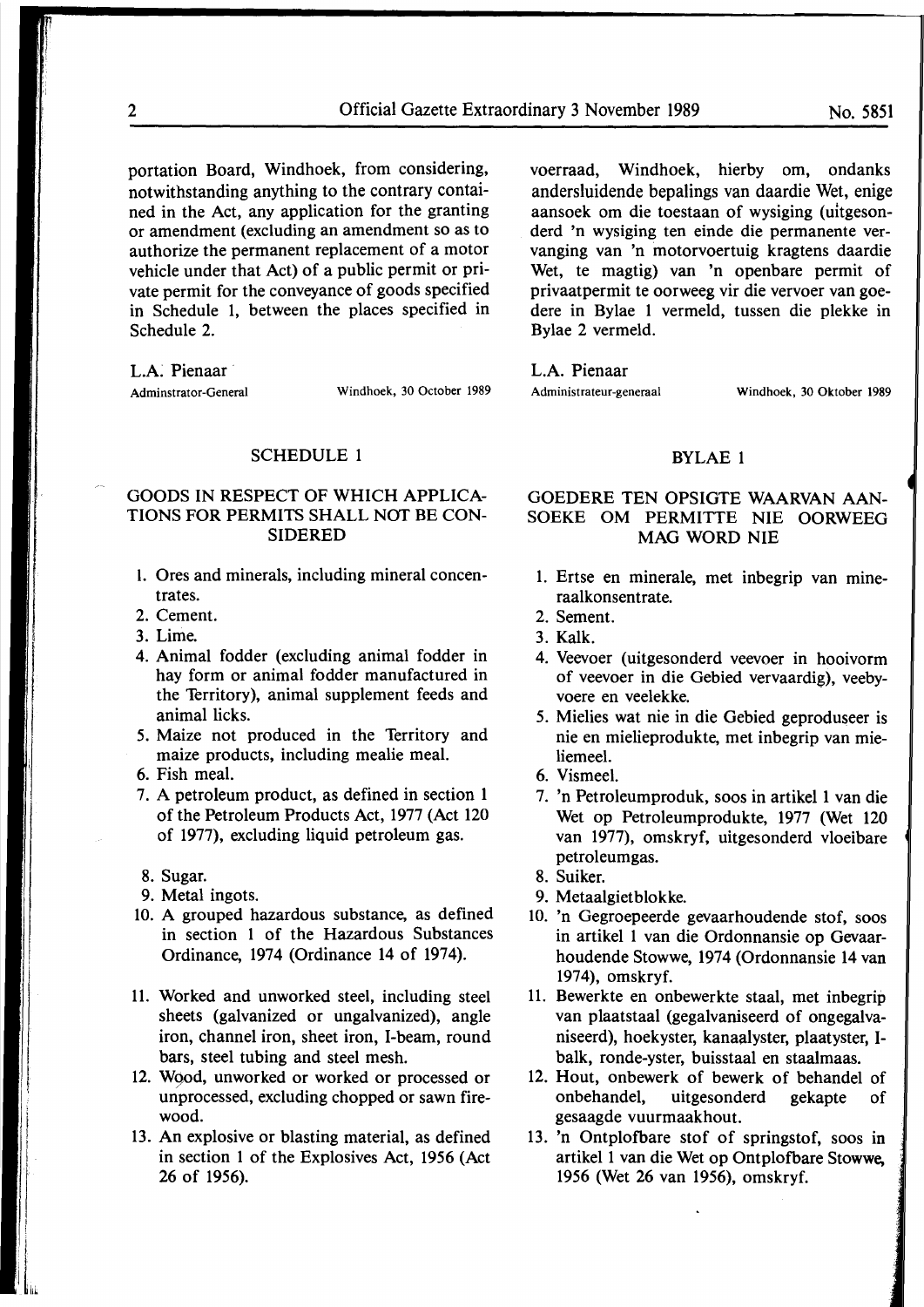- 14. Packed or loaded or unpacked or unloaded cargo containers, irrespective of their contents (if packed or loaded) -
	- (a) which is originally so designed
		- (i) that it can be used mainly for the conveyance of goods;
		- (ii) that it can be loaded on or loaded from or transferred to a vehicle without the contents thereof being repacked or reloaded;
		- (iii) that it can be used repeatedly;
		- (iv) that the mechanical loading, unloading or transfer thereof is thereby facilitated; and
		- (v) that it is of a permanent nature; and
	- (b) which is provided with a door, hatch or opening on one or more sides thereof or with the one or the other thereof.
- 14. Gepakte of gelaaide of ongepakte of ongelaaide vraghouers, ongeag die inhoud (indien gepak of gelaai) -
	- (a) wat oorspronklik so ontwerp is
		- (i) dat dit hoofsaaklik vir die vervoer van goedere gebruik kan word;
		- (ii) dat dit op 'n vervoermiddel opgelaai of daarvan afgelaai of oorgelaai kan word, sonder dat die inhoud daarvan herverpak of herlaai moet word;
		- (iii) dat dit herhaaldelik gebruik kan word;
		- (iv) dat die meganiese oplaai, aflaai of oorlaai daarvan daardeur vergemaklik word; en
			- (v) dat dit van 'n permanente aard is; en
	- (b) wat van 'n deur, luik of opening aan een of meer kante daarvan of van die een of die ander daarvan voorsien is.

#### SCHEDULE 2

#### PLACE BETWEEN WHICH APPLICATIONS FOR PERMITS SHALL NOf BE CONSI-DERED

- 1. Between any place on a public road where such a road crossed the border between the Territory and any neighbouring country, including the Republic of South Africa or Walvis Bay, and any place in the Territory, except -
	- (a) between the first-mentioned place at or near Nakop and -
		- (i) Ariamsvlei; or
		- (ii) any other place situated at or on the public road between Nakop and Ariamsvlei;
	- **(b) between** the first-mentioned place at or near Noordoewer and -
		- (i) Ariamsvlei along the public road past **or through** GrUnau and Karasburg or **along** any other public road to the south of Grünau; or

#### BYLAE 2

#### PLEKKE WAARTUSSEN AANSOEKE OM PERMITTE NIE OORWEEG MAG WORD NIE

- l. Tussen enige plek op 'n openbare pad waar so 'n pad die grens tussen die Gebied en enige aangresende land, met inbegrip van die Republiek van Suid-Afrika of Walvisbaai, kruis en enige plek in die Gebied, behalwe -
	- (a) tussen eersgenoemde plek te of naby Nakop en -
		- (i) Ariamsvlei; of
		- (ii) enige ander plek geleë by of op die openbare pad tussen Nakop en Ariamsvlei;
	- (b) tussen eersgenoemde plek of naby Noordoewer en -
		- (i) Ariamsvlei langs die openbare pad verby of deur Grünau en Karasburg of langs enige ander openbare pad ten suide van Grünau; of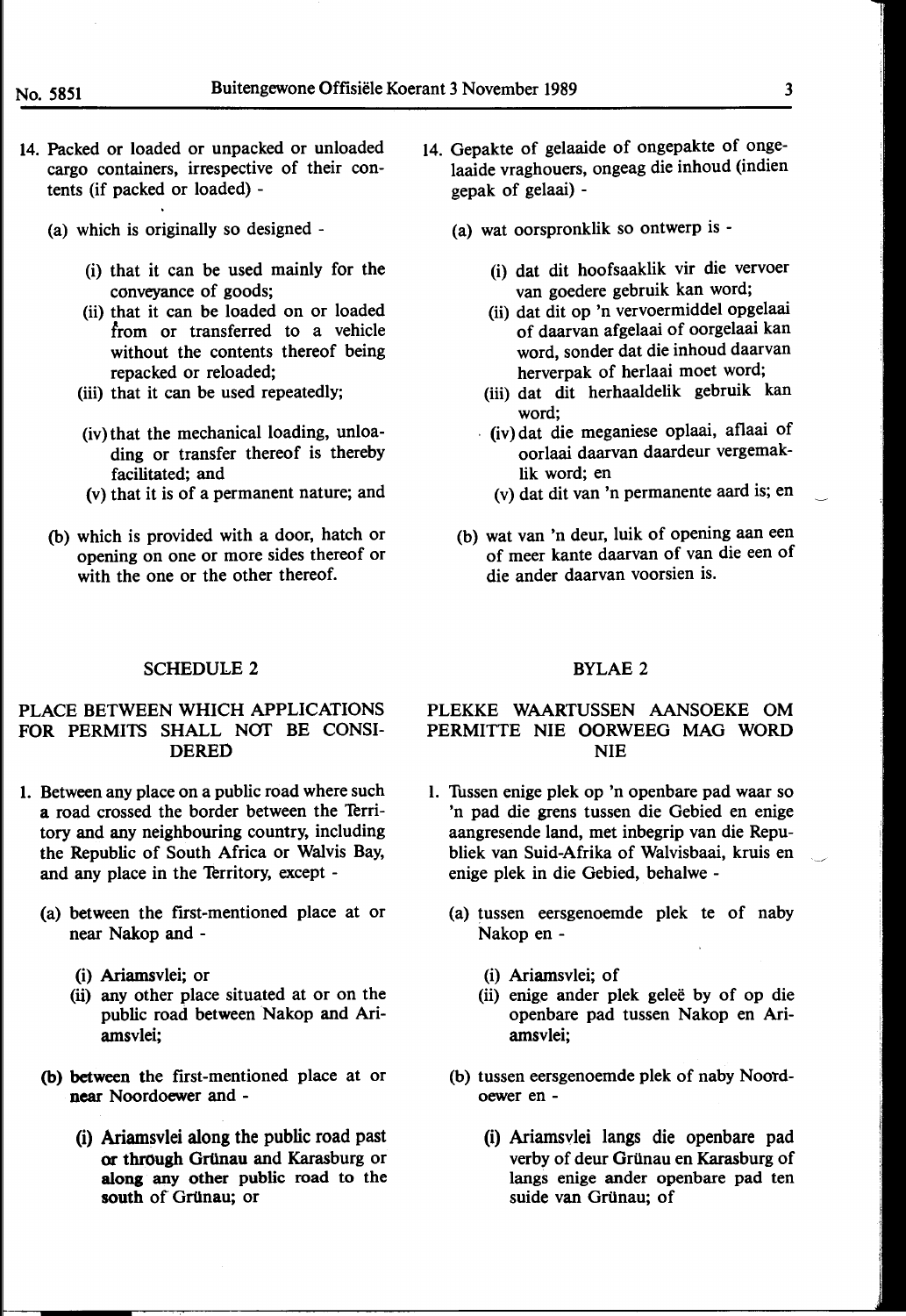- (ii) any other place situated at or on such a public road;
- (c) between the first-mentioned place at or near Velloorsdrif and -
	- (i) Ariamsvlei along any public road to the south of Grunau; or
	- (ii) any other place situated at or on such a public road;
- (d) between the first-mentioned place at or near the farm Klein Manassa 264 and -
	- (i) Ariamsvlei along the public road past or through Aroab along any public road to the south of Aroab; or
	- (ii) any other place situated at or on such a public road;
- (e) between the first-mentioned place at or near Buitepos and -
	- (i) Gobabis along any public road in the district of Gobabis to the east of Gobabis; or
	- (ii) any other place situated at or on the public road at or on such a public road;
- (f) between the first-mentioned place at or near the farm Paradys 864 and -
	- (i) Gobabis along the public road past or through Rietfontein or along any public road in the district of Gobabis to the east of Gobabis; or
	- (ii) any other place situated at or on such a public road;
- (g) between the first-mentioned place at or near Ngoma and -
	- (i) Grootfontein along any public road to the north of Grootfontein; or
	- $\hat{f}$  ,  $\hat{f}$ {ii) any other' place situated at or on such a public road; *a*
- (ii) enige ander plek gelee by of op so 'n openbare pad;
- (c) tussen eersgenoemde plek te of naby Velloorsdrif en -
	- (i) Ariamsvlei langs enige openbare pad ten suide van Grünau; of
	- (ii) enige ander plek gelee by of op so 'n openbare pad;
- (d) tussen eersgenoemde plek te of naby die plaas Klein Manasse 264 en -
	- (i) Ariamsvlei langs die openbare pad verby of deur Aroab langs enige openbare pad ten suide van Aroab; of
	- (ii) enige ander plek geleë by of op so 'n openbare pad;
- (e) tussen eersgenoemde plek te of naby Buitepos en -
	- (i) Gobabis langs enige openbare pad in die distrik Gobabis ten ooste van Gobabis; of
	- (ii) enige ander plek gelee by of op die openbare pad by of op so 'n openbare \_\_ pad;
- (f) tussen eersgenoemde plek te of naby die plaas Paradys 864 en -
	- (i) Gobabis langs die openbare pad verby of deur Rietfontein of langs enige openbare pad in die distrik Gobabis ten ooste van Gobabis; of
	- (ii) enige ander plek gelee by of op so 'n openbare pad;
- (g) tussen eersgenoemde plek te of naby Ngoma en -
	- (i) Grootfontein langs eriige openbare pad ten noorde van Grootfontein; of
	- (ii)• enige artder plek · **gelee** · by of op so 'n ' operibare pad; · Samilla.  $\sim$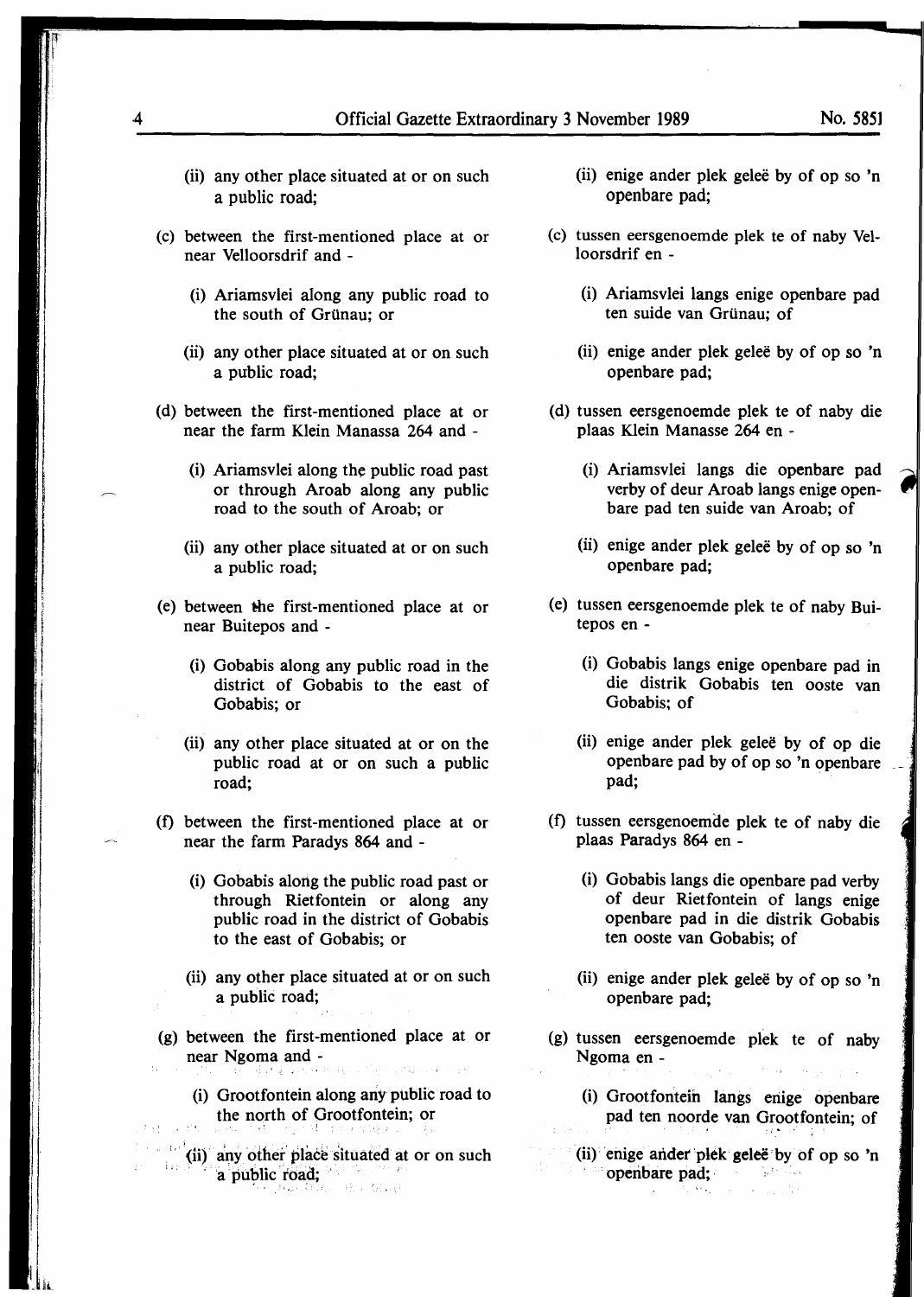- (h) between the first-mentioned place at or near Swartbooisdrif and -
	- (i) .Tsumeb along any public road to the north of Tsumeb; or
	- (ii) any other place situated at or on such a public road;
- (i) between the first-mentioned place at or near Swartbooisdrif and -
	- (i) Outjo along any public road to the north of Outjo in the districts Kaokoland, Damaraland and Outio; or
	- (ii) any other place situated at or on such a public road;
- (j) between the first-mentioned place at or near Oshikango and -
	- (i) Tsumeb along any public road to the north of Tsumeb; or
	- (ii) any other place situated at or on such a public road;
- (k) in the case of a petroleum product, as defined in section 1 of the Petroleum Products Act, 1977 (Act 120 of 1977), destined from a bulk depot of a wholesale distributor situated in a neighbouring country, including the Republic of South Africa or Walvis Bay, for delivery at an outlet, as so defined, in the Territory, between the firstmentioned place and such an outlet, provided such a bulk depot is situated closer to such an outlet than any other bulk depot situated in the Territory.
- 2. Between any place on any trunk road mentioned in subparagraphs (a) to (r) of this paragraph and any other place over a distance of more than 100 kilometres on such a trunk road or any other trunk road so mentioned:-
	- (a) Trunk road  $1/2$  (situated between Grünau and Keetmanshoop);
	- (b) trunk road 1/3 (situated between Keetmanshoop and Mariental);
	- (c) trunk road 1/4 (situated between Mariental and Rehoboth);
- (h) tussen eersgenoemde plek te of naby Swartbooisdrif en -
	- (i) Tsumeb langs enige openbare pad ten noorde van Tsumeb; of
	- (ii) enige ander plek geleë by of op so 'n openbare pad;
- (i) tussen eersgenoemde plek te of naby Swartbooisdrif en -
	- (i) Outjo langs enige openbare pad ten noorde van Outjo in die distrikte van Kaokoland, Damaraland en Outjo; of
	- (ii) enige ander plek gelee by of op so 'n openbare pad;
- (j) tussen eersgenoemde plek te of naby Oshikango en -
	- (i) Tsumeb langs enige openbare pad ten noorde van Tsumeb; of
	- (ii) enige ander plek geleë by of op so 'n openbare pad;
- (k) in die geval van 'n petroleumproduk, soos in artikel 1 van die Wet op Petroleumprodukte, 1977 (Wet 120 van 1977), omskryf wat vanaf 'n massa-opslagplek van 'n groothandelverspreider geleë in 'n aangrensende land, met inbegrip van die Republiek van Suid-Afrika of Walvisbaai, vir aflewering by 'n verspreidingspunt, soos aldus omskryf, in die Gebied bestem is, tussen eersgenoemde plek en so 'n verspreidingspunt, mits so 'n massaopslagplek nader aan so 'n verspreidingspunt geleë is as aan 'n ander massaopslagplek wat in die Gebied geleë is.
- 2. Tussen enige plek op enige hoofpad vermeld in subparagrawe (a) tot (r) van hierdie paragraaf en enige ander plek oor 'n afstand verder as 100 kilometer op so 'n hoofpad of 'n ander hoofpad aldus vermeld:-
	- (a) Hoofpad 1/2 (gelee tussen Grunau en Keetmanshoop);
	- $(b)$  hoofpad  $1/3$  (gelee tussen Keetmanshoop en Marietal);
	- (c) hoofpad 1/4 (gelee tussen Mariental en Rehoboth);